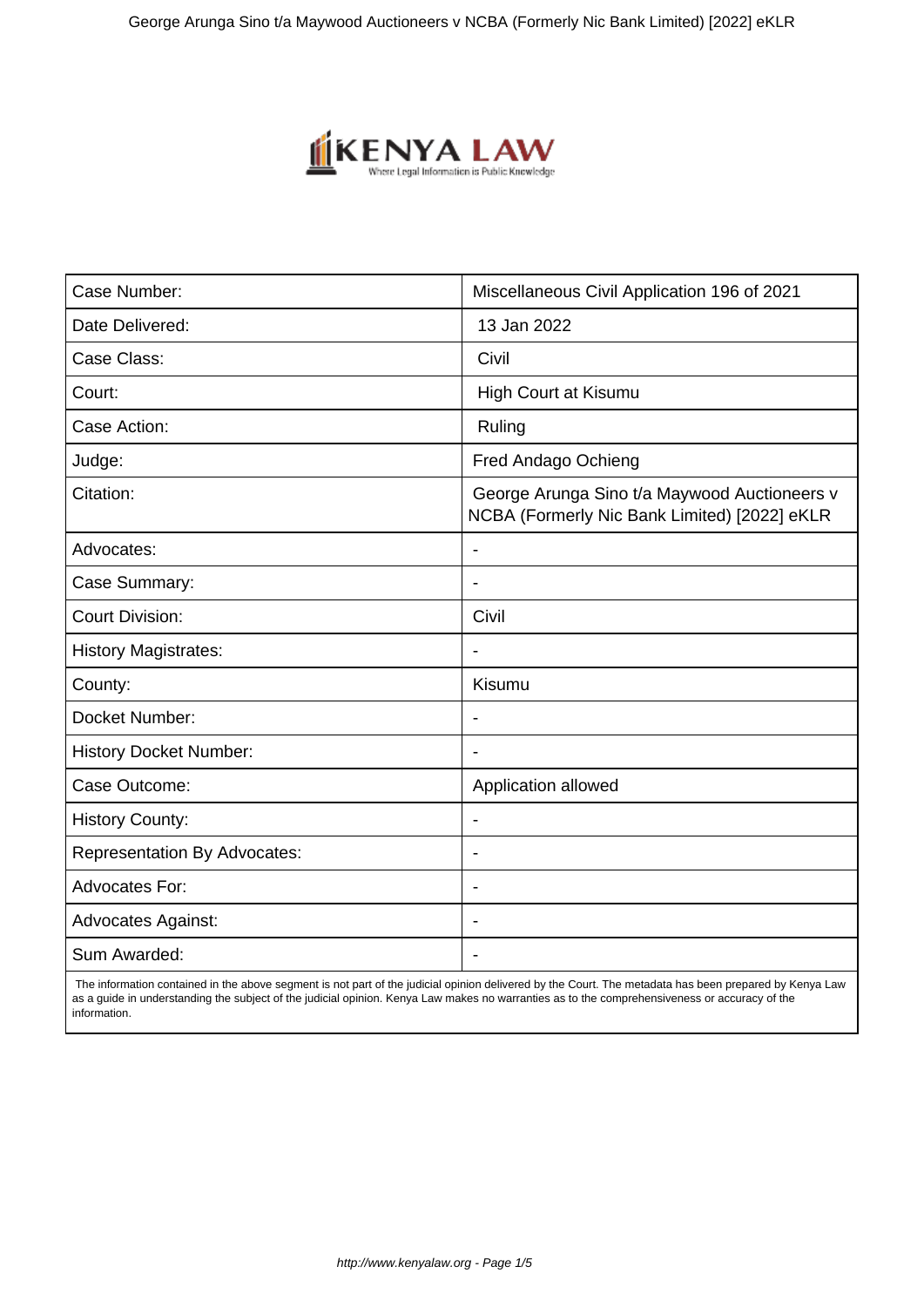# **REPUBLIC OF KENYA**

# **IN THE HIGH COURT OF KENYA**

# **AT KISUMU**

#### **MISC. CIVIL APPLICATION NO. 196 OF 2021**

**GEORGE ARUNGA SINO T/A MAYWOOD AUCTIONEERS...................................................APPLICANT**

#### **-VERSUS-**

**NCBA (FORMERLY NIC BANK LIMITED)........................................................................................RESPONDENT**

# **RULING**

This Ruling is in relation to two matters; namely the Originating Motion dated 28<sup>th</sup> October 2019 which was filed by **GEORGE ARUNGA SINO** T/A **MAYWOOD AUCTIONEERS**, and the Notice of Motion dated 1st December 2020 which was filed by **NCBA BANK LTD**.

1. The Auctioneers will be cited as *"The Applicant"*, whilst the Bank will be cited as *"the Respondent"*, herein.

2. The Applicant sought **4** substantive reliefs, which were as follows;

**"3. The sole arbitrator Andrew Waruhiu be ordered to produce a copy of his indemnity cover.**

**4. The sole arbitrator, Mr. Andrew Waruhiu be removed as an arbitrator from the arbitration between George Arunga T/A Maywood Auctioneers and NIC Bank Ltd.**

**5. The Honourable court be pleased to order and direct the arbitrator to refund the fees and expenses paid to him by the applicant herein, in the arbitration.**

**6. The cost of this application be provided for."**

3. On its part, the Respondent voiced its support for the removal of the arbitrator.

4. By its application dated 1<sup>st</sup> December 2020, the Respondent sought to have the arbitrator enjoined to the proceedings.

5. Secondly, the Respondent sought orders to compel the arbitrator to refund to it the sum of Kshs 290,000/= which the Respondent had paid to the arbitrator, in the arbitration proceedings.

6. On  $22<sup>nd</sup>$  October 2020 the Court ordered that the arbitrator be enjoined to these proceedings.

7. On 11th March 2021 all the 3 parties consented to the joint hearing of the 2 applications herein. They also decided to canvass the application through written submissions.

8. On the issue concerning the removal of the arbitrator, there was consensus.

9. On his part, the arbitrator deponed thus;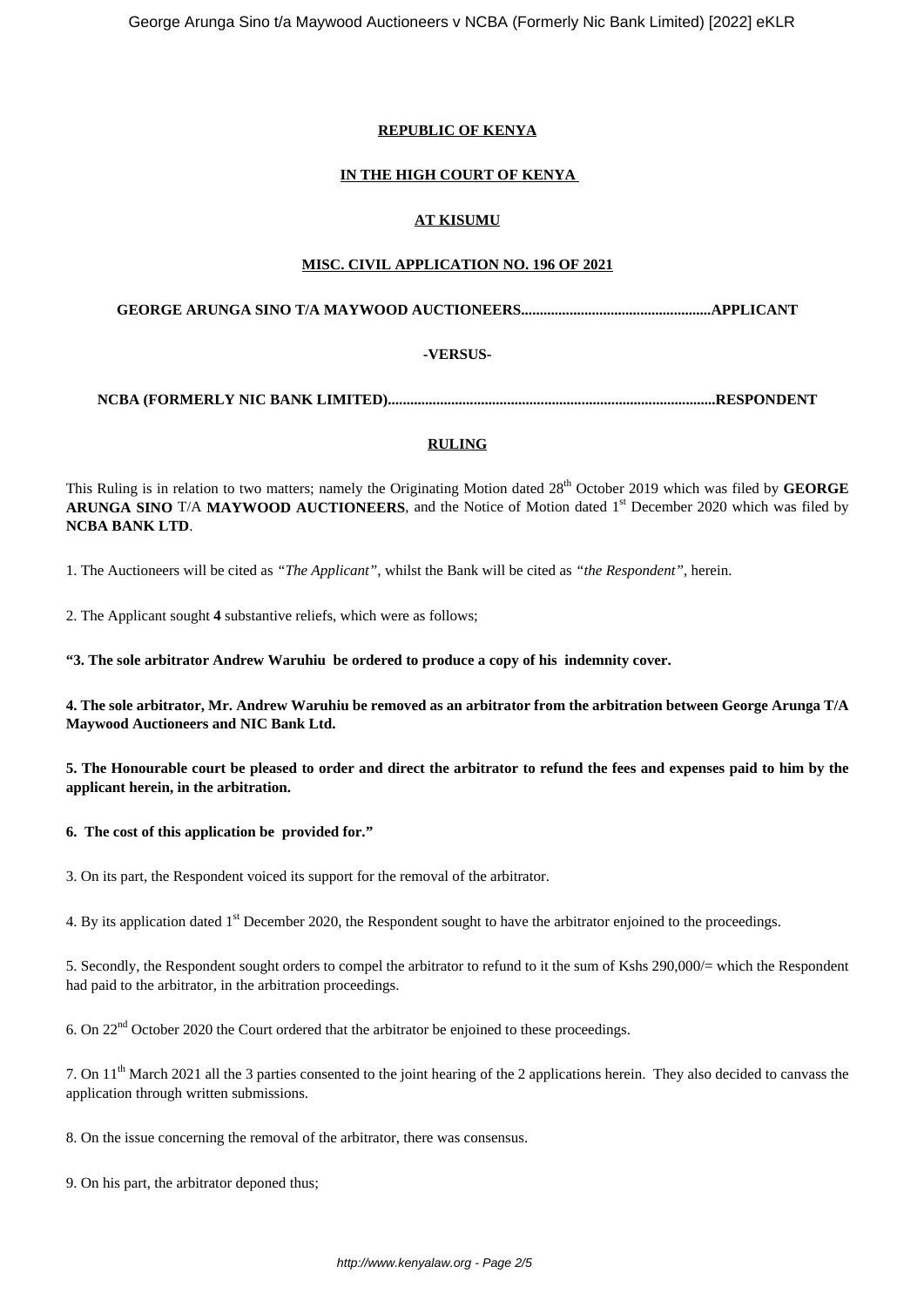#### **"24. THAT, there having being (sic!) two challenges to the conduct of the Arbitrator by the parties, it is apparent that the parties have lost all faith in the process and pray that I be discharged from the matter forthwith and for the matter to be heard afresh."**

10. I understand that to mean that the arbitrator is not averse to being relieved of his role.

11. However, he insists that he had undertaken his responsibilities properly, until the matter was almost being concluded. Therefore, the arbitrator believes that it would be improper and unjust to order him to pay back to the Applicant and the Respondent, the funds which they had deposited with him.

12. This Court has to determine whether or not there were reasons to justify the removal of the arbitrator. I need to make that decision because it would enable the Court determine whether or not the arbitrator should repay the deposits to the Applicant and also to the Respondent.

13. The arbitrator was appointed by the Chairman of the **Chartered Institute of Arbitrators, Kenya**, on 17<sup>th</sup> January 2019.

14. Prior to the said appointment, the Chairman of the **Chartered Institute of Arbitrators** had written to the arbitrator on 29th November 2018, inquiring if the arbitrator would be ready and willing to take up the appointment.

15. When the arbitrator had confirmed his availability to take up the task, he was duly appointed.

16. One of the issues which the Applicant has raised herein is the need for the arbitrator to produce his Professional Indemnity Cover.

17. The arbitrator has not responded to the request for his professional indemnity cover.

18. In the circumstances, I presume that he did not take out a professional indemnity cover in relation to the arbitration herein.

19. Nonetheless, the absence of a professional indemnity cover could not and did not in any manner negate the qualification of the arbitrator to carry out the task that had been given to him.

20. In my understanding, a professional indemnity cover is a form on insurance provided in favour of the professional, so that in the event that a claim is brought against the said professional, arising out of his professional work, the indemnitor would reimburse or compensate the professional for the liability arising from his actions or omissions.

21. Human beings are not infallible. Therefore, even when they do their very best, there is a possibility that they can make mistakes.

22. When a mistake is made, and it causes loss, injury or damage to another person, the person who made the mistake may be sued. If the person who had been sued was held liable, he may not be able to pay the compensation awarded to the injured person. It is for that reason, that prudence dictates that professionals ought to take out professional indemnity cover.

23. I believe that that is the reason why the Chairman of the **Chartered Institute of Arbitrators (Kenya)** reminded the arbitrator of the need to ensure that he had taken out an;

# **"adequate professional indemnity cover, as the Kenya Branch does not take on any responsibility arising out of the nomination and performance of arbitrators."**

24. If the arbitrator did not have a professional indemnity cover, and if he were to be held liable arising out of his performance, he would have to take personal responsibility for reimbursing or compensating the party in whose favour a judgment had been made.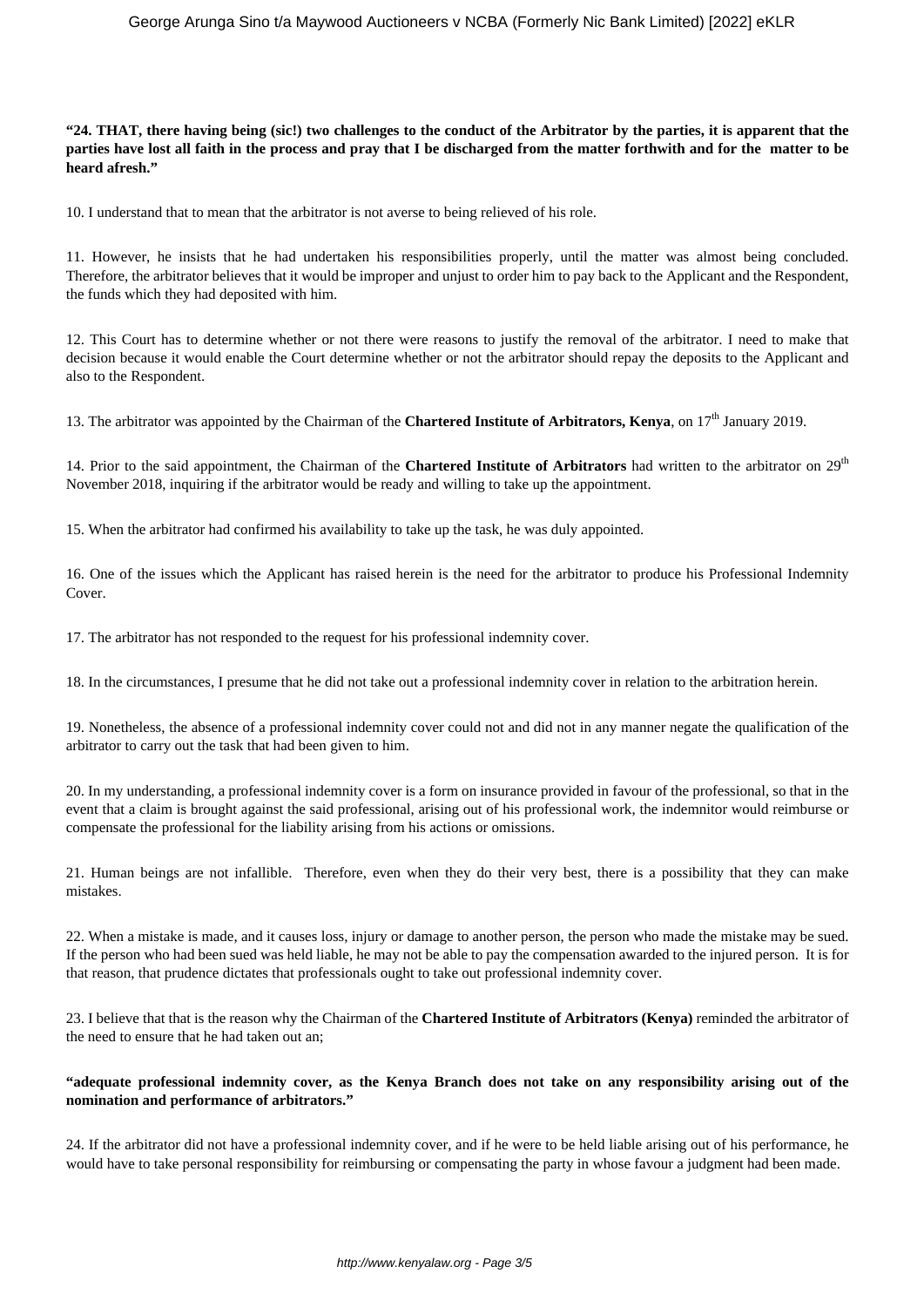#### Removal of the Arbitrator

25. In a nutshell, the Applicant insists that the arbitrator was not impartial.

26. When the arbitral proceedings commenced, the Respondent failed to attend, although there was proof that the said Respondent had been duly served.

27. After the matter had gone ahead in the absence of the Respondent, the arbitrator indicated that he would deliver his ruling. That indication was provided on 20<sup>th</sup> August 2019.

28. However, the arbitrator later informed the Applicant that he would not be delivering the ruling within 30 days, as had been scheduled. Instead, the arbitrator directed that there would be a meeting on 27<sup>th</sup> September 2019, to deliberate on the Respondent's request for the ruling to be delayed.

29. After giving consideration to the Respondent's request, the arbitrator issued a peremptory order, through which the award was not just delayed; but the entire proceedings were re-opened.

30. The Applicant felt seriously prejudiced by the said peremptory order, considering that the Respondent had been given every opportunity to participate in the earlier proceedings, but had failed to make use of the said opportunities.

31. In the meantime, the Applicant, who was based at Kisumu, had incurred expenses when travelling to and from Nairobi, to attend the proceedings.

32. In his considered opinion, the Applicant believes that the very least that the arbitrator should have done, was to direct that the Respondent should reimburse him for his expenses, if the proceedings were to resume afresh.

33. Meanwhile, the arbitrator sought and obtained Kshs 290,000/= from the Respondent, on account of the arbitrator's fees.

34. The said sum was in addition to the sum of Kshs 290,000/= which the Applicant had paid at the commencement of the arbitral proceedings. Therefore, the arbitrator has received a total of Kshs 580,000/= from the parties.

35. At paragraph 8 of his affidavit, the arbitrator confirms that the Arbitral Agreement dated 18<sup>th</sup> June 2019 contained a provision which required the parties to deposit the sum of Kshs 290,000/= on account of the Arbitrator's Fees.

36. It is expressly stipulated in the Arbitral Agreement that the deposit of Kshs 290,000/= was to be shared equally between the parties.

37. The arbitrator has now stated that there was mutual agreement that the Respondent should pay Kshs 250,000/=, in addition to the deposit paid by the Applicant.

38. The parties have denied the alleged mutual agreement.

39. In the absence of consensus on this issue, and considering that the Arbitral Agreement is in writing, I find that there was no mutual agreement to vary the written Arbitral Agreement, as alleged by the arbitrator.

40. The arbitrator believes that the matter had become complex, hence the need for a further deposit.

41. I find that the arbitrator failed to satisfy this Court that any complexity had arisen, to warrant the demand for the doubling of the amount of money which the parties were to share, on account of the Arbitrator's Fees.